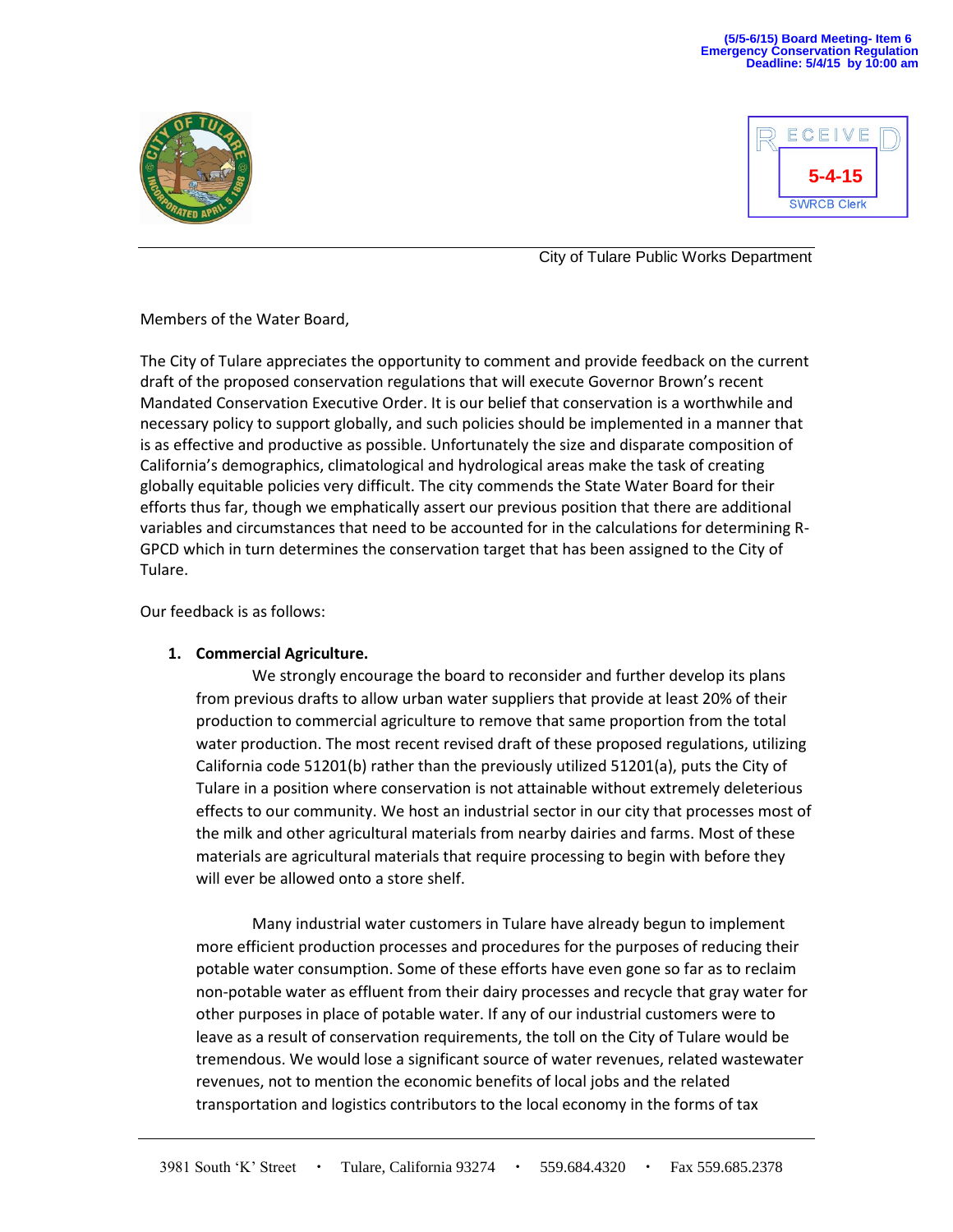revenues. If more than one industrial customer were to leave the city on these grounds, the effect would be disastrous.

Historical water production in Tulare illustrates that residential production is by far the most elastic category of production. Conservative measurements of those industries that would qualify as commercial agriculture show more than 20% of total consumption in 2013. It increased to more than 25% in 2014 by the same methodology, while overall production decreased citywide by 10% from 2013 to 2014. Conservation efforts in 2014 were promoted in all production categories, however the residential categories remained the most responsive in their efforts. Removing commercial agriculture from our production totals will present a more accurate picture of Tulare's water production and overall conservation efforts.

# **2. Rolling Average**

The water board has used as the basis for per capita calculations a three month average of R-GPCD covering from July 2014 through the end of September 2014. The City of Tulare recommends that the methodology be updated to use a twelve month average for determining the R-GPCD. The climate and weather patterns in this area produce a widely disparate production pattern throughout the calendar year and a twelve month average would be considerably more representative of the city's water production and conservations efforts while the three month average based on the hottest part of the year produces a strongly skewed picture of Tulare's water production.

# **3. Unaccounted Production**

There are several categories of water production that are not currently being accounted for in the water production reporting and R-GPCD calculations. The City of Tulare supports any efforts to include these categories in production calculations as some of the categories represent water positive practices that support and promote conservation. Other production categories are inelastic and non-responsive to conservation efforts.

### **a. Recycled and Recharge Water.**

The board has identified recycled water as part of a long term positive water use practices, but has as of yet declined to include such practices in the conservation target formulae. The City of Tulare currently provides up to 42 acre feet per day (excluding evaporative loss) of non-potable effluent from its567 waste water treatment plant to 2900 acres of adjacent fields where it is used in place of potable well water to grow nonedible commercial agriculture materials. In addition, many of our industrial and commercial consumers have identified and engaged in practices that leverage recycled water and 'cow' water to reduce their overall consumption of potable water. The City of Tulare recommends the inclusion of a credit mechanism to account for utilizing nonpotable water in place of potable water for uses that do not require the use of potable water.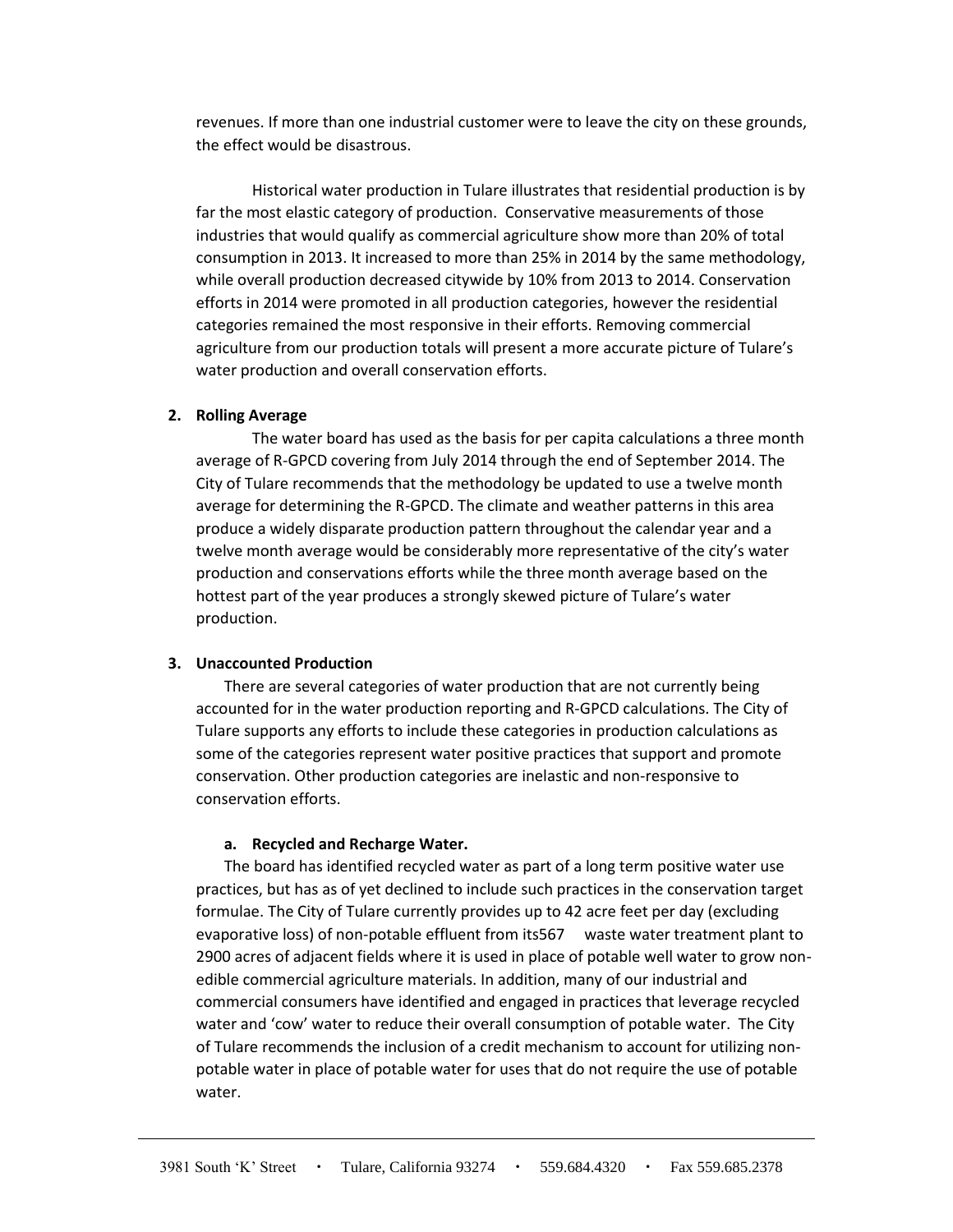# **b. Loss and Maintenance**

Of the many instances of water consumption throughout a given municipality, there are some occasions where reduction cannot reasonably be expected or attained. The first instance is loss, the difference between the water produced at the well sites and the water consumed by the businesses and residents. State staff has indicated that water loss through leaks and exfiltration are not included because there is some possibility that the water lost is NOT going to return to the groundwater sources below the surface and that the state is embracing the exclusion of these losses from production calculations in the hopes that it motivates water suppliers to tighten their systems and eliminate losses. To this, the City of Tulare advises the water board to consider that there is NO water system that is air tight, every system has production losses. It is our position that the state should adopt either the industry standard of 10% losses to exclude from production calculations or to simply report the gap between production and metered consumption, and subtract that number from the total water production. This would go to improving the soundness and internal validity of the methodology. Currently industry standards find that 10% loss on the total production is an acceptable and unavoidable production loss for a given municipal system. Similarly, maintenance practices such as flushing hydrants account for significant losses in its own right that is not captured through a metering device. These are both instances of production losses that are not being accounted for in the calculations for R-GPCD and represent non-residential water production that is inelastic and unavoidable.

# **c. Construction Meters**

Currently construction meters are acquired from the city by contractors for a variety of uses, including dust control. This is another necessary and vital use of water that is unavoidable if the city is to continue to allow new construction to take place within the city. It is unfortunately non-productive in that it does not service residential consumption or ornamental landscaping, both of which will provide a degree of responsiveness to overall conservation efforts. Like commercial agriculture production, construction water use is typically limited to required practices that are non-responsive and inelastic to conservation efforts because they already use as little water as is absolutely necessary.

# 4. **The equity of geography**

The City of Tulare is located in the southern end of the San Joaquin Valley, within the Kaweah River Basin. Just as many municipalities from the Central Valley have already reported, there is an appreciable disparity in water needs between much of the Central Valley and the rest of the state. The temperatures are higher for longer periods of the year, even when there are not drought conditions present. As a result, evaporative rates are higher leading to higher necessary consumption to achieve the same end result. Evaporative coolers are one such example. They require more water to achieve the same effect in the Central Valley than in the San Francisco Bay Area. Coupled with differences in economic demographics, Tulare is already identified as a